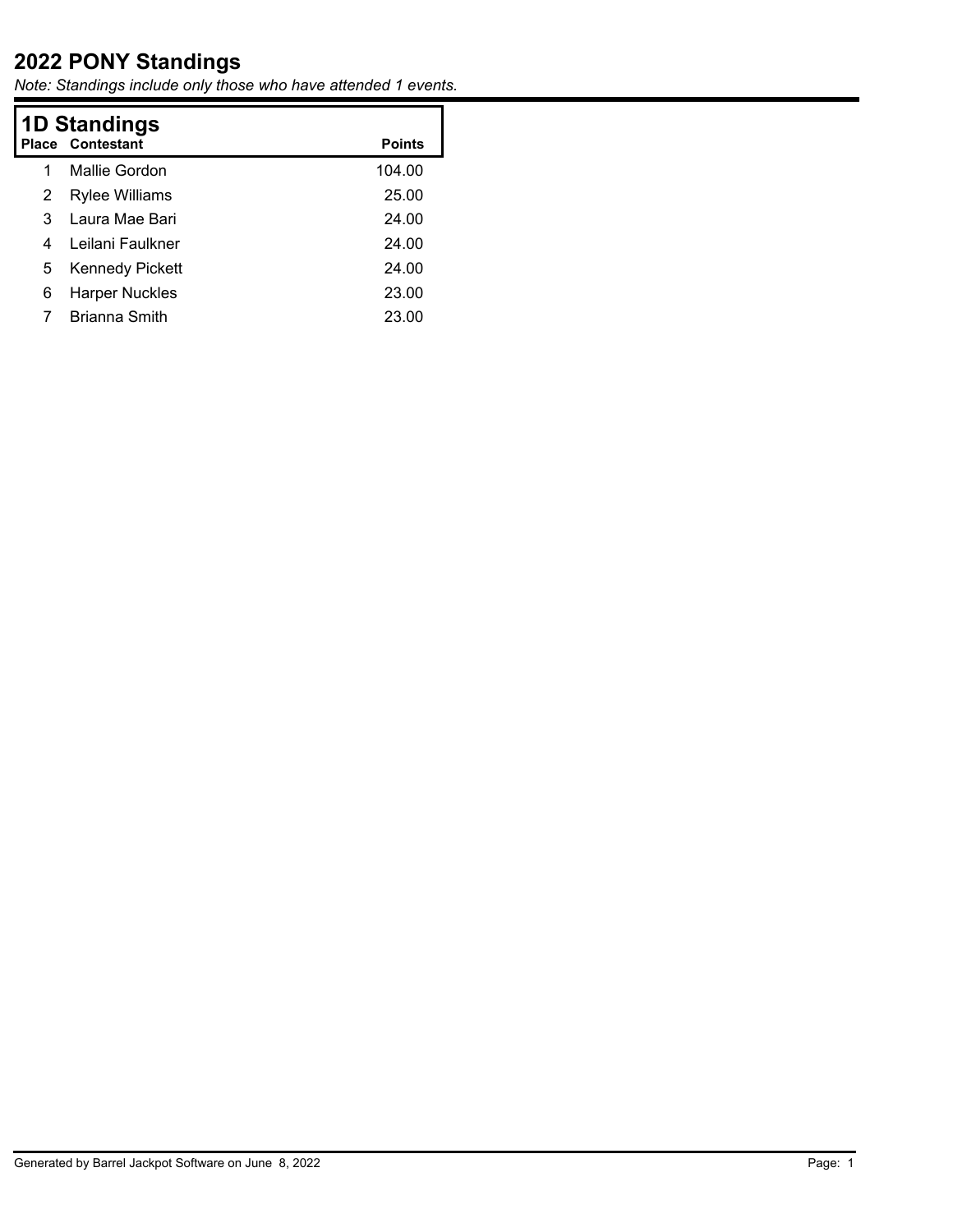## **2022 PONY Standings**

*Note: Standings include only those who have attended 1 events.*

| 2D Standings            |               |  |  |  |
|-------------------------|---------------|--|--|--|
| <b>Place Contestant</b> | <b>Points</b> |  |  |  |
| Walker Gordon           | 69.00         |  |  |  |
| Laura Mae Bari          | 50.00         |  |  |  |
| <b>Brax Nuckles</b>     | 25.00         |  |  |  |
| <b>Brynlee Reed</b>     | 25.00         |  |  |  |
| Mallie Gordon           | 24.00         |  |  |  |
| Landon Pickett          | 24.00         |  |  |  |
| <b>Alleigh Butler</b>   | 23.00         |  |  |  |
| Maggie Peacock          | 23.00         |  |  |  |
| Jacie Stiles            | 23.00         |  |  |  |
| Kayleigh Irby           | 22.00         |  |  |  |
| Case Morris             | 22.00         |  |  |  |
|                         |               |  |  |  |